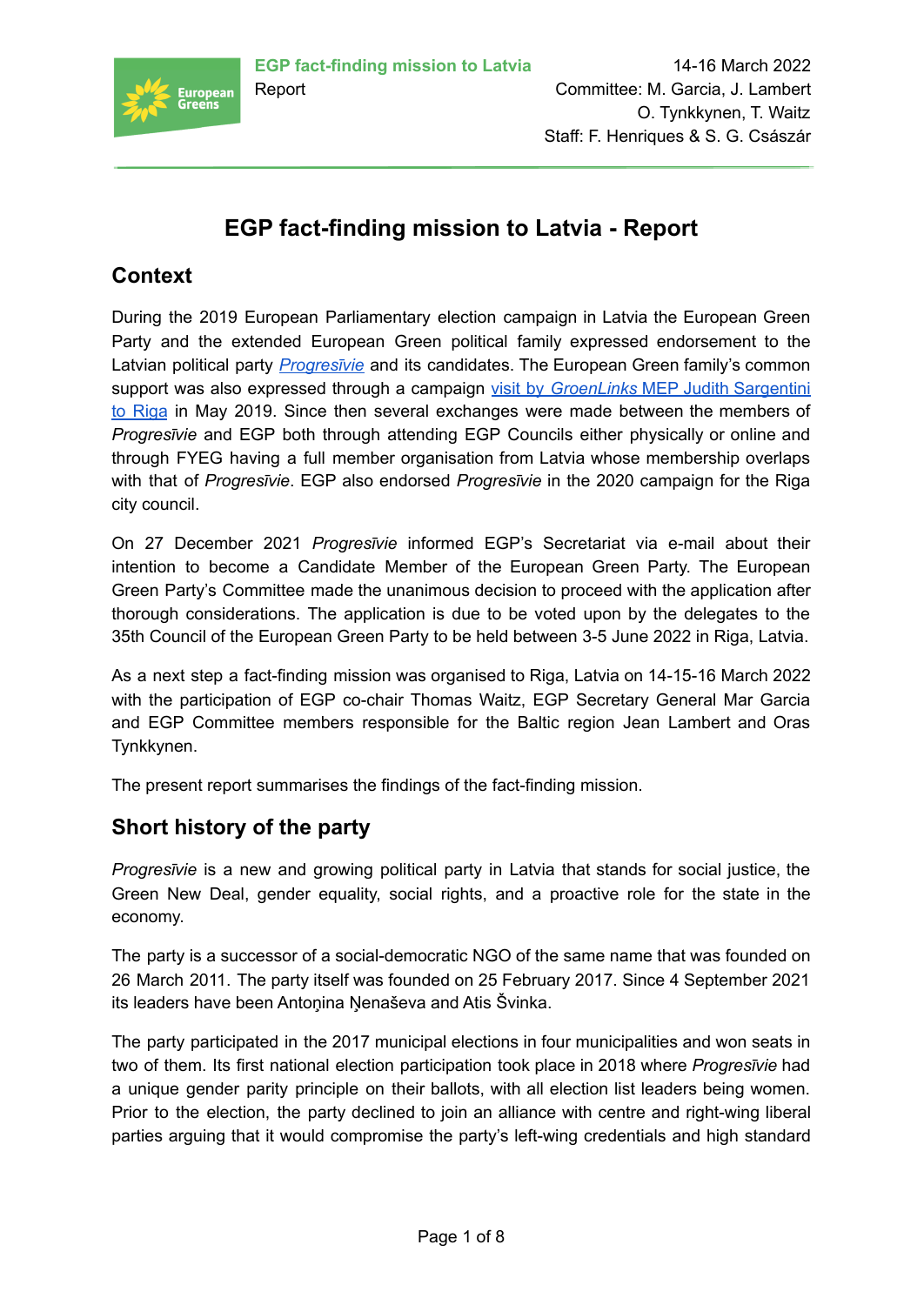

for political donations. The party did not win any seats, receiving 2.61% of the vote which did, however, qualify them for state funding in the future.

In 2019 *Progresīvie* participated in the European Parliament election. They ran with the slogan "More Europe'' on a federalist platform, with their main proposals concerning social policy and Green politics. They ultimately received 2.9% of the vote and thus did not get any seats at the European Parliament.

In early 2020, the Riga City Council was dismissed, and a snap election was called. Due to technicalities and the COVID-19 pandemic, the election was postponed until 29 August 2020. *Progresīvie* formed a common electoral list with the liberal *Development/For!* alliance claiming that ideological differences are not as important at the local level and stressed the importance of toppling Riga's ruling *Social Democratic Party Harmony – Honour to serve Riga* coalition that had been involved in multiple corruption scandals. The common electoral list won the election with 18 out of 60 seats, of which nine were members of *Progresīvie* and 2 were independent city activists with ties to *Progresīvie*.

*Progresīvie* has high hopes for the October 2022 national parliamentary elections as the party has grown significantly over the years attracting more popular support. As part of its institution-building exercise, it has created a platform for professionals and experts to foster mutual intellectual exchange and develop meaningful policy proposals. The party aims to lead the country toward a sustainable, just and inclusive future by promoting and building grassroots engagement while striving for national representation in order to effect systemic change already now.

### **Short overview of the political situation in the country**

- Unitary parliamentary republic with unicameral parliament
- Population: 1.9 million
	- 63% Latvians
	- 25% Russians
	- 3% Belarusians
	- 2% Ukrainians
- NATO and EU member (since 2004)
- Eurozone member (since 2014)
- The country's estimated nominal GDP for 2021 was 38 billion USD and 63 billion USD taking purchasing power parity into account. It ranks 43rd in the world in terms of nominal GDP per capita, and 47th when taking PPP into account. It has a service sector dominated economy (74%), with industry playing a relevant role (22%).
- According to Eurostat in 2019 27.3% of the population was at risk of poverty or social exclusion. This has most likely increased with the COVID-19 related financial hardships.
- *Transparency International*'s *Corruption [Perception](https://www.transparency.org/en/cpi/2021) Index* for 2021 ranks Latvia as 36th out of 180 countries in the world achieving 59/100 points. The EU average here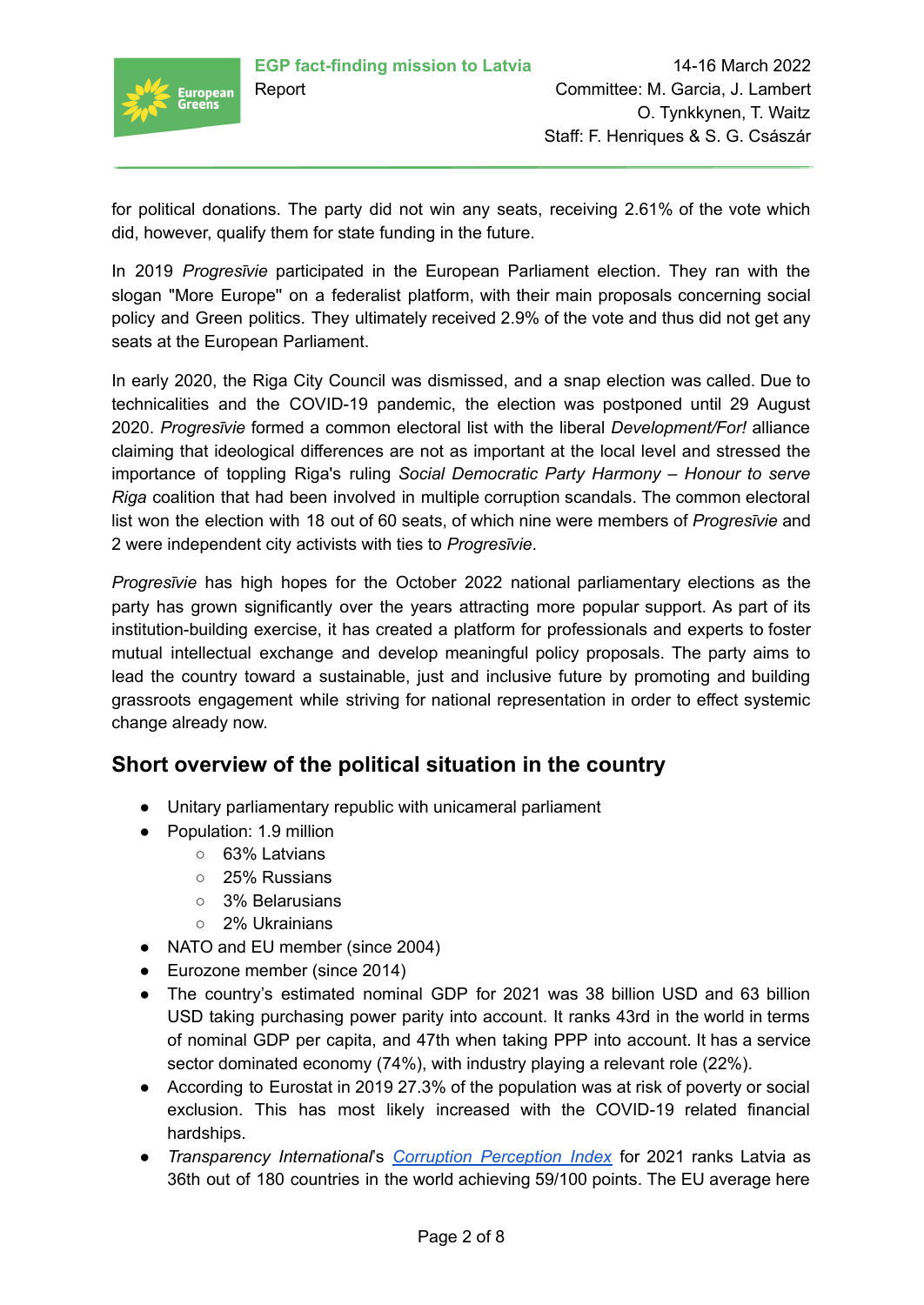

is 64/100, placing Latvia 15th out of 27 EU countries. The OECD average is 67/100, ranking Latvia 26th out of 37 countries (28th in 2020).

- *● Freedom House*'s [Freedom](https://freedomhouse.org/countries/freedom-world/scores) in the World report for 2021 designates Latvia as "free", giving it a total score of 89 (37/40 in political rights and 52/60 in civil liberties). For comparison Finland, which has the highest score alongside Sweden and Norway, received 100 points (40/40 in political rights and 60/60 in civil liberties). Latvia lost some points (see [here](https://freedomhouse.org/country/latvia/freedom-world/2021)) in "minority rights" (due to 200.000 stateless Russians living in the country who cannot vote, hold public office, or establish political parties), "safeguards against corruption", "government transparency", "media freedom", "academic freedom", "marriage equality" and in several areas relating to the judicial system.
- *● Reporters Without Borders*'s 2021 World Press [Freedom](https://rsf.org/en/ranking) Index ranks Latvia as 22nd out of 180 countries, giving it a score of 19.26 (the lower score is the better here). For comparison, the 1st place Norway has a score of 6.72, and 2nd place Finland has a score of 6.99. In Latvia's care the country [specific](https://rsf.org/en/latvia) report criticises that pro-Kremlin media has been sanctioned in the country.

### **Politics**

- Currently the country is led by a centre-right four-party government composed of:
	- *New Conservative Party - JKP* (-)
	- *Development/For!* coalition (ALDE)
	- *○ National Alliance* (ECR)
	- *○ New Unity* (EPP)
		- Executive Vice President of the European Commission for An Economy that Works for People & Commissioner for Trade, Valdis Dombrovskis, comes from this party
		- This party also gives the Prime Minister Arturs Krišjānis Kariņš
- There are two opposition parties in the parliament:
	- *Harmony* (PES)
	- *Union of Greens and Farmers* (-)
- The last three national elections (2011, 2014, 2018) were all won by *Harmony* (PES), but because this social democratic party is seen as close to the Russian government and Russian political interests, a cordon sanitaire of other parties has kept it out of government.
- The next general election is scheduled for October 2022
- The political discourse in the country is currently dominated by Vladimir Putin's war against Ukraine. A relatively high number of refugees are arriving to the country, and while the linguistic division among the population is reflected in different understandings of the motivations for the war, the political spectrum represented in the national parliament is united in their support for Ukraine.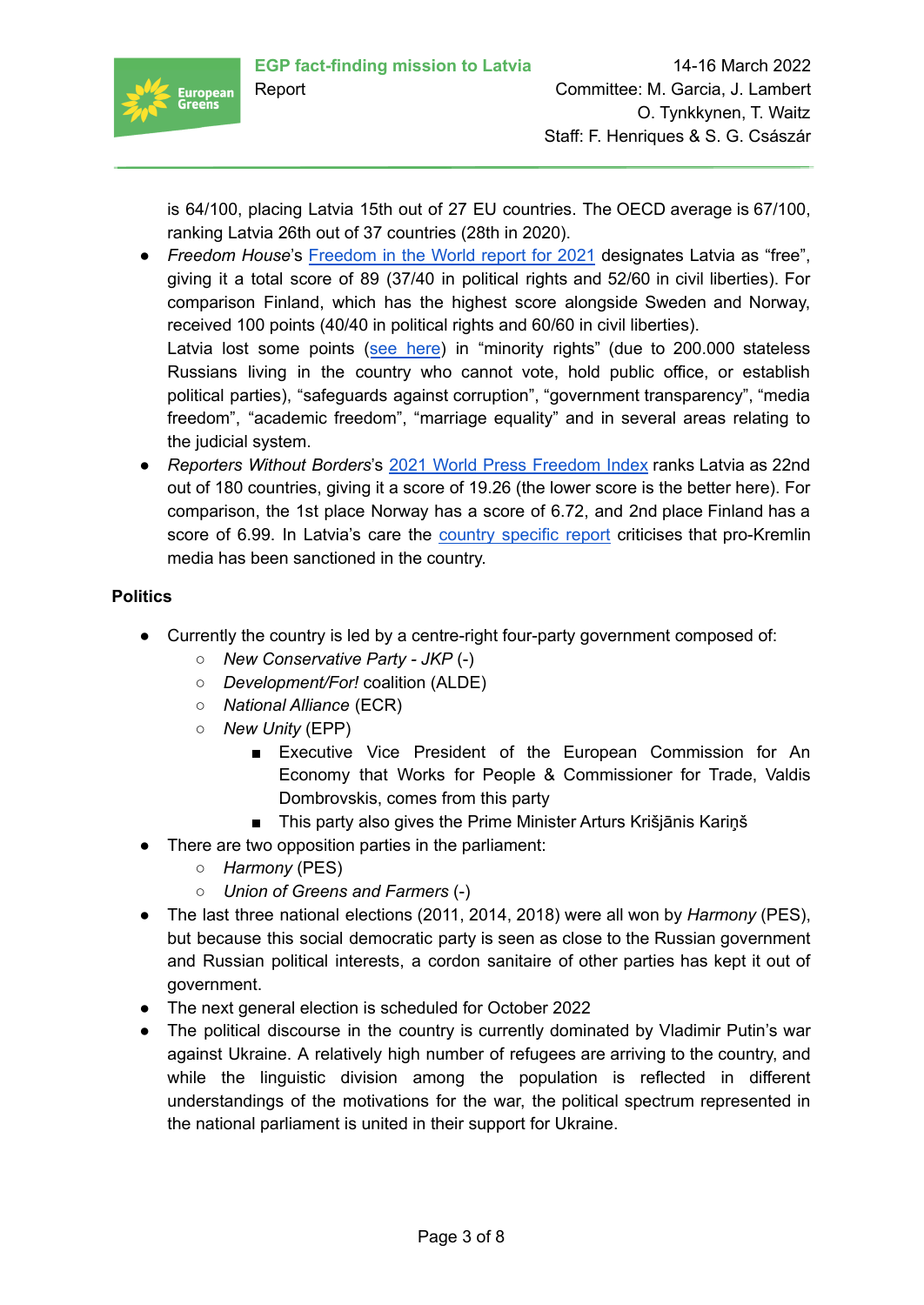

#### **European Parliament**

- The country elects 8 MEPs with a 5% national threshold.
- Currently it has 2 EPP, 2 S&D, 2 ECR, 1 Renew and 1 non-attached MEPs.
- One of the Latvian MEPs, Tatjana Ždanoka, who until 1 April 2022 was sitting with the Greens/EFA Group, and who is representing the *Latvian Russian Union*, has a negative reputation in all three Baltic states due to the stances the MEP expressed in the past and keeps representing in the European Parliament with regards to the regime of the President of the Russian Federation Vladimir Putin. After being the only MEP from the Greens/EFA Group to vote against an EP resolution condemning the Russian President's actions in Ukraine following 24 February 2022 *Progresīvie* together with EGP requested a separation between the MEP and the Greens/EFA Group which was realised on 1 April 2022.

### **Main political values in programme**

*Progresīvie* presented the framework for the party's upcoming electoral manifesto for the 2022 general elections at the party's congress on 2 April 2022.

The framework is divided into seven parts: social security, healthcare, a strong state, an inclusive state, energy, economic development and education.

In the area of social security, the party is committed to strengthening the foundations of the welfare state in order to restore public confidence in state institutions and democracy and to reduce vulnerability to populist threats and Russian propaganda messages.

In the area of health, the party is committed to investing early in public health and disease prevention, which the party says will lead to multiplier benefits through longer healthy life expectancy, greater well-being and the ability to reach full potential in the workplace.

The framework further states that the core values of *Progresīvie*'s foreign policy are security and peace, human dignity, justice and responsibility towards future generations. The party states that freedom implies responsibility and they are therefore committed to the defence of the country, ensuring all necessary investments in defence programmes at national, regional and European level.

The party also believes that only a cohesive society is a strong society, one in which every individual feels secure, accepted and able to realise their life goals. That is why the party stands up for respect for human rights, especially for the most vulnerable.

In the field of energy *Progresīvie* believes that Europe's Green course should be used in Latvia's strategic interests and it should not be unnecessarily hampered by petty objections. The party believes that the country can ensure its energy independence from Russia through investment. Latvia is also one of the few countries in the world that does not extract any kind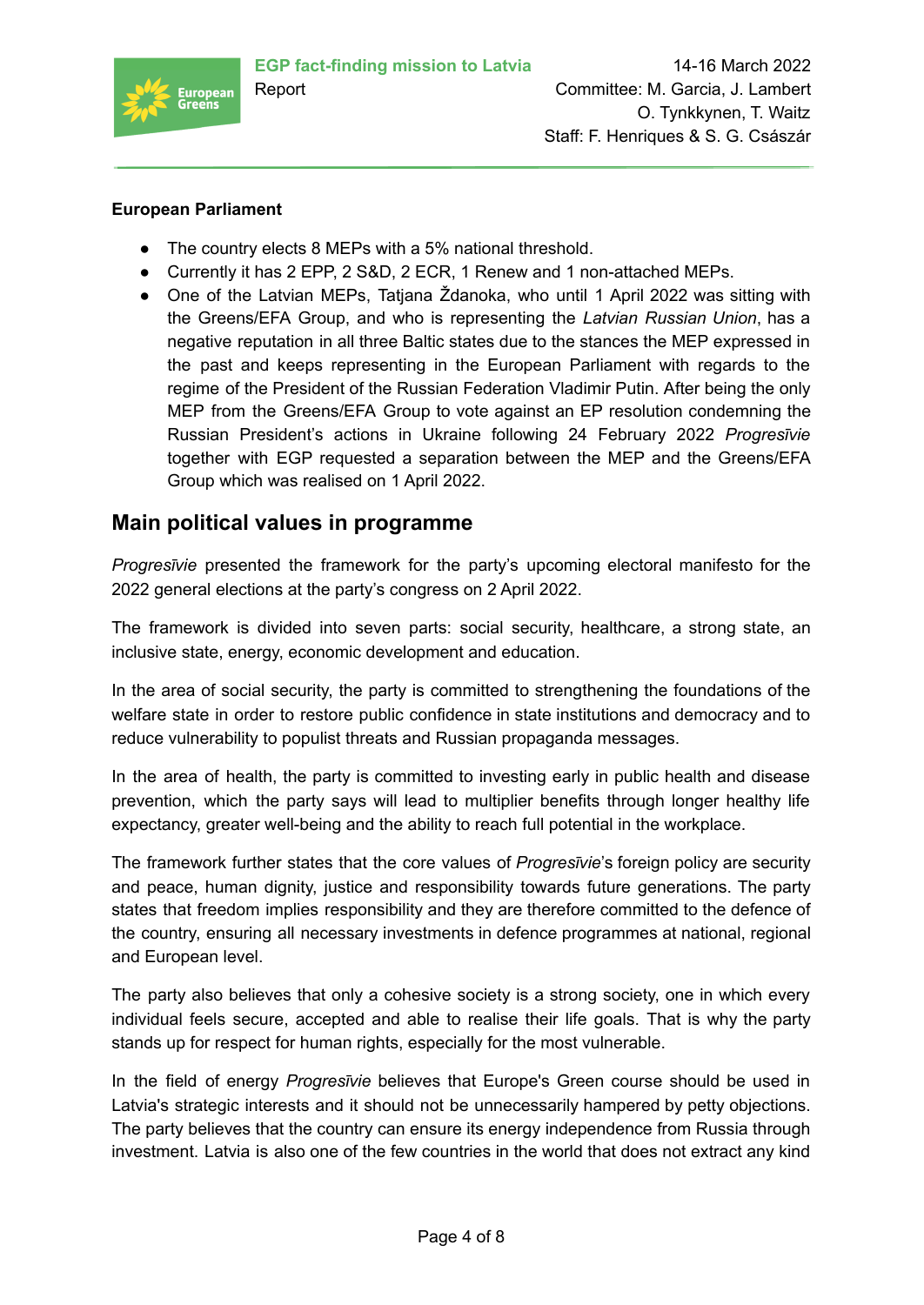

of fossil resources, so a sound climate policy is also the basis for Latvia's security and modern economic development.

*Progresīvie* plans to offer its voters a new model aimed at achieving high productivity, high wages and a high value-added economy that at the same time meets the planet's ecological limits and reduces income and wealth inequalities in society.

The party also believes that Latvia's mission is to provide excellent education for everyone. This is to be achieved by making education and science a political priority on the common path towards an independent, prosperous society. *Progresīvie* points out that quality education and, consequently, an educated society capable of critical thinking, also mean guarantees for national security.

Although the party has no statutory stipulation to apply gender balance principles in party structures, the majority of *Progresīvie*'s Riga city councillors are women, as well as 4 out of 9 of the current board members with gender parity being applied for the positions of co-chairs.

Originally, the party was considering alliance options with both the *Party of European Socialists* and the *European Green Party*. After a lengthy and democratic deliberative process the party's membership decided to endorse seeking membership within EGP.

# **Existence of youth wing**

The youth organisation *[Protests](https://www.protests.eu/)* signed a cooperation agreement with *Progresīvie* in February 2022. The agreement states that the two organisations will be able to organise events, campaigns and other activities together that will contribute to achieving their common goals. Members of *Protests* who have also joined *Progresīvie* will be able to act as representatives of both organisations within *Progresīvie*'s party structures and *Protests* will be representing young people in *Progresīvie* towards third party initiatives. At the same time, the independence of both organisations is maintained, with neither party having veto power over the actions of the other.

*Protests* is a full member of the Federation of Young European Greens, EGP's official youth wing, and a partner organisation of Cooperation and Development Network Eastern Europe, FYEG's sister organisation in Eastern Europe. CDN currently has two board members from *Protests*.

## **List of organised meetings during the fact-finding mission**

- Agnija Birule, Advocacy and Project Manager, [Delna](https://delna.lv/en/) (Transparency International Latvia)
- Christian Heldt, German [Ambassador](https://riga.diplo.de/) to Latvia
- Ivo [Leitans](https://www.lsm.lv/autors/ivo-leitans/), journalist at the national television of Latvia
- Iluta Lāce, chairperson, Marta [Centre](https://marta.lv/en/)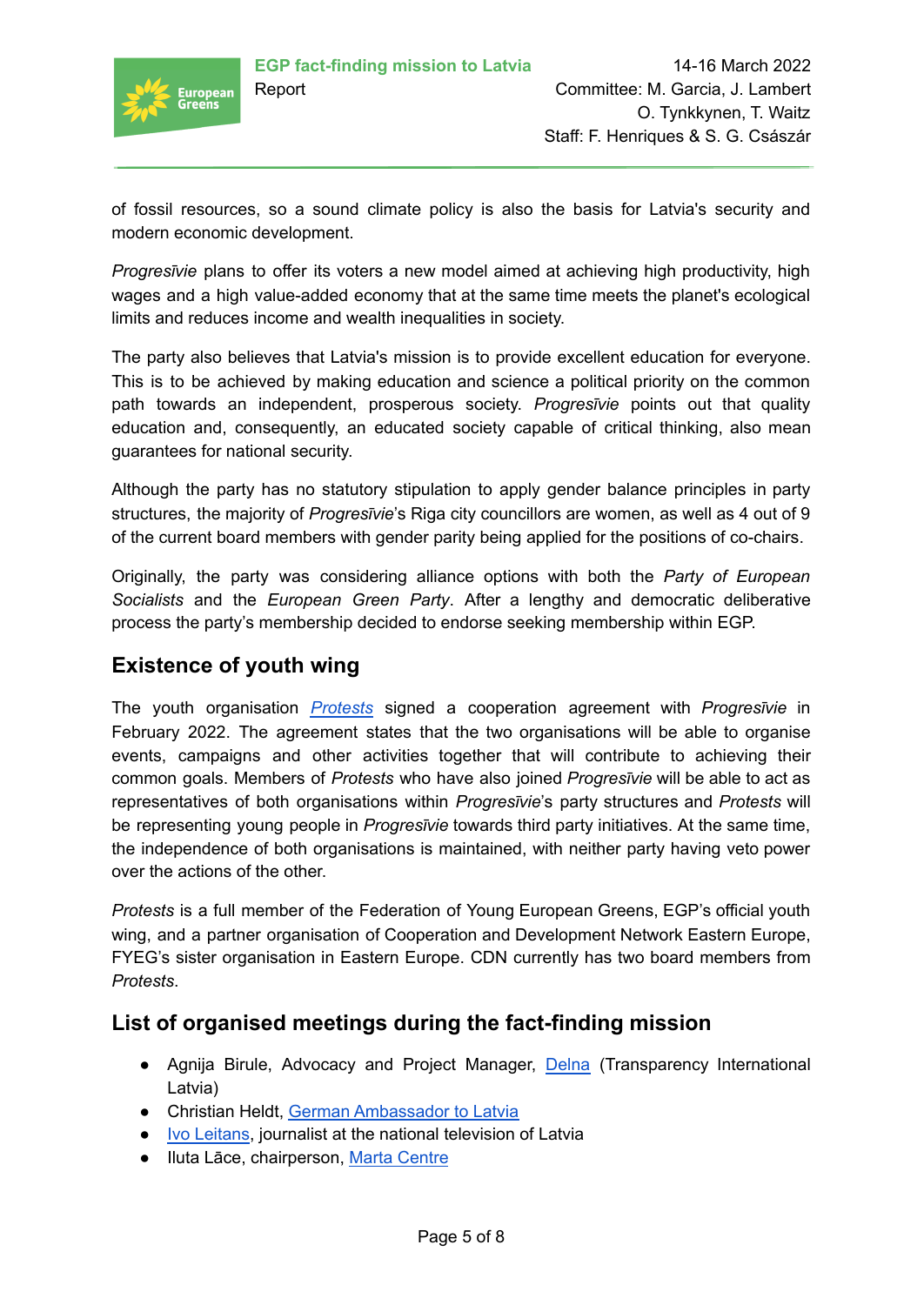

- Mārtiņš Zemītis, Deputy Head of European Commission [representation](https://latvia.representation.ec.europa.eu/index_lv) to Latvia
- Ruth Rajavejjabhisal, Deputy Head of Mission at the British [Embassy](https://www.gov.uk/world/organisations/british-embassy-riga) in Riga
- Elmārs Sveķis, Head of Political, Press and Public Affairs at the British [Embassy](https://www.gov.uk/world/organisations/british-embassy-riga) in [Riga](https://www.gov.uk/world/organisations/british-embassy-riga)
- Jānis Brizga, chair of Green [Liberty](https://www.zalabriviba.lv/)
- Jānis Ulme, chair of the board of Friends of the Earth Latvia
- Several [Progresīvie](https://www.progresivie.lv/) members of the Riga city council
- Several members of Progresivie's board
- Two members of the expert forum formed around Progresivie
- Several members of the youth organisation [Protests](https://www.protests.eu/)
- Kaspars Zālītis, Member of the board, [Mozaīka](https://www.mozaika.lv/)

#### **Meetings with NGOs**

From talking to several civil society stakeholders (listed above) during EGP's fact-finding mission to Latvia EGP's delegation learned the following:

- The interviewed stakeholders were not surprised by *Progresīvie* being the political actor that is the subject of EGP's visit as their values lie closest to those of the European Greens from the Latvian political landscape.
- The membership of environmental, LGBTIQ+ and women's rights NGOs overlap with that of *Progresīvie*. Several people excused themselves from meeting with EGP's delegation or made a disclaimer at the beginning of our meetings due to the fact that they are themselves supporters or members of the party (this is despite EGP contacting each stakeholder individually through their official channels of communication). Even some institutional actors signalled their support towards the party. EGP's delegation noted this as a positive sign.
- As *Progresīvie* is not represented in the Latvian parliament at the moment the organisations that work on advocacy towards policy changes noted that they cooperate with the party only on policy development basis for the time being. Nevertheless the interviewed stakeholders were positive that once elected to parliament, members of *Progresīvie* would be allies in furthering progressive public policy goals.
- Several stakeholders noted positive shifts in the steering of the Riga city government since the 2020 Riga council elections despite the challenges presented by the COVID-19 pandemic. These positive changes were in the fields of local government transparency, efficiency and accountability, objective and metric based evaluation of subsidy allocation, deconstruction of informal power and lobby networks in the city government and endeavours in the fields of social and environmental policies (housing, pedestrian focused city planning, waste management, increasing Green areas).
- Multiple stakeholders positively highlighted *Progresīvie*'s efforts to bridge the ethnic gap in the Latvian electorate between Latvian speakers and Russian speakers.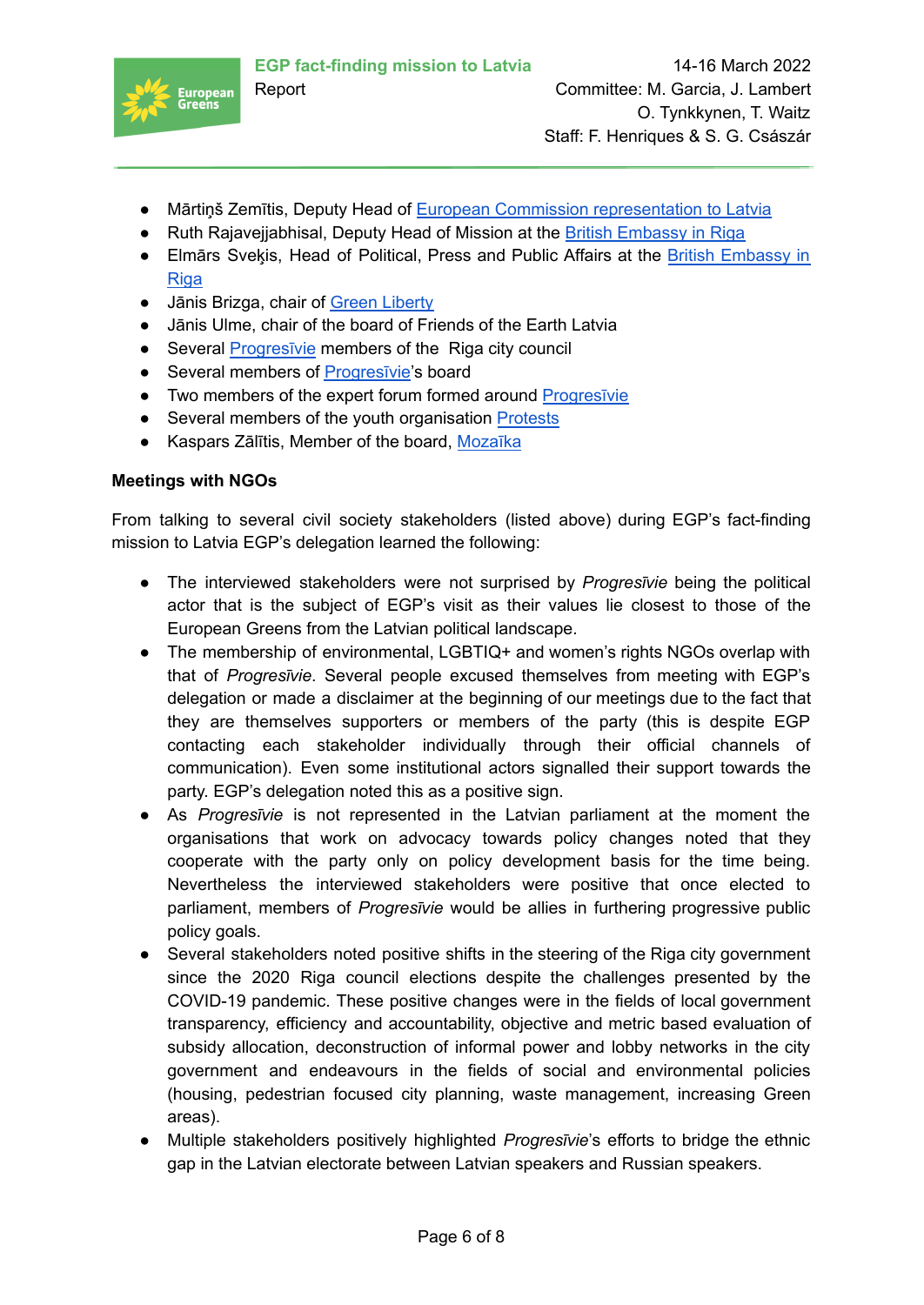

● One stakeholder highlighted the potential of *Progresīvie* to pool voters from several other political actors in Latvia due to their social democratic, Green, multicultural, anti-graft and human rights focused profile. This stakeholder, however, also noted this profile as a potential difficulty in branching out to the Latvian countryside.

*Note: Notes taken during the interviews with stakeholders are available upon request.*

### **Conclusions and recommendations**

#### **Conclusions**

EGP's past exchanges with *Progresīvie*, combined with the fact-finding mission's experiences developed a positive, dynamic, youthful and professional image of *Progresīvie* in the Committee of the European Greens. The party's values, as also represented by its past leading candidates, current leadership, elected representatives and structures, overlap with the mainstream Green political ideas on feminism, LGBT rights, social and economic justice, strengthening democracy and democratic participation, climate change mitigation and environmental protection.

The party is currently on an upwards trajectory with small but significant electoral steps. This is aided by the current funding the party receives from the Latvian state and from its members through membership fees, by grassroots organisation building and by the inclusion of an expert forum in the orbit of the party.

The party's efforts to bridge the ethnic gap in the Latvian electorate coupled with their left wing economic policies countering the mainstream of the Latvian political spectrum give *Progresīvie* a unique position to channel citizen support to their cause from a multitude of electoral groups. Furthermore, the party's alliance with the FFF community in the country through their associated youth organisation gives them potential amongst the first time voters as well.

Although not yet represented in parliament, *Progresīvie* managed to foster its competent and professional image through their constructive and compromise searching work with sometimes difficult partners in the Riga city government by steering the capital city in a positive direction during economically and epidemically challenging times.

#### **Recommendation**

The Committee of the European Green Party believes that *Progresīvie* meets EGP's Candidate Membership criteria.

The Committee of the European Green Party further notes that it currently does not have a member party from Latvia and that one of the currently agreed strategic aims of the EGP is